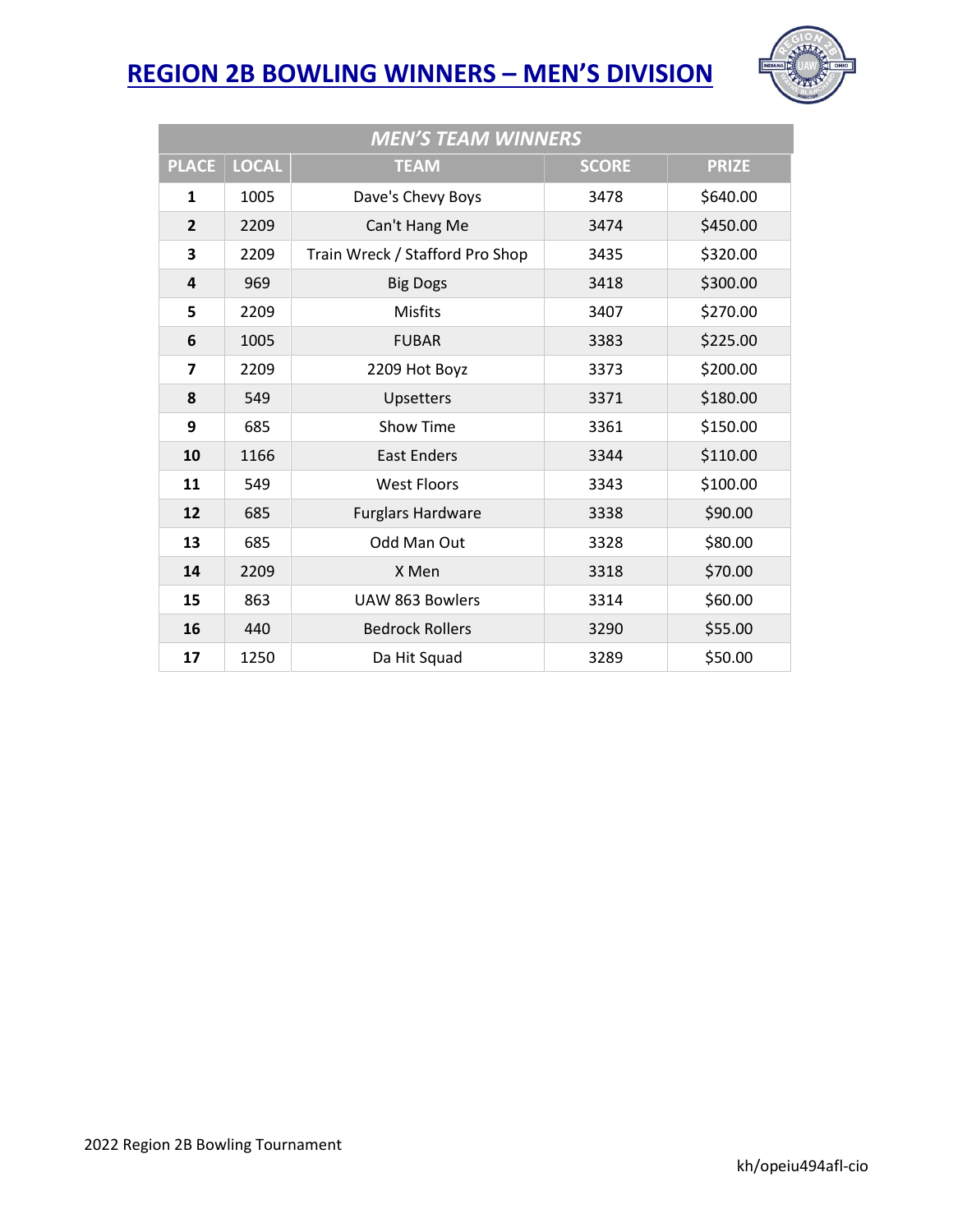

| <b>MEN'S SINGLES WINNERS</b> |              |                |                |                                 |              |              |  |
|------------------------------|--------------|----------------|----------------|---------------------------------|--------------|--------------|--|
| <b>PLACE</b>                 | <b>LOCAL</b> |                | <b>NAME</b>    | <b>TEAM</b>                     | <b>SCORE</b> | <b>PRIZE</b> |  |
| ${\bf 1}$                    | 647          | Tony           | Mcghee         | Local 647                       | 787          | \$300.00     |  |
| $\overline{2}$               | 2209         | Jeff           | Grego          | <b>Victory Lanes</b>            | 782          | \$225.00     |  |
| 3                            | 685          | Henry          | Carter         | 685ers                          | 781          | \$190.00     |  |
| 4                            | 1166         | Bill           | Heady          | Club Oasis                      | 773          | \$160.00     |  |
| 5                            | 440          | Trent          | Tuck           | <b>Bedrock Rollers</b>          | 772          | \$140.00     |  |
| 6                            | 1588         | John           | Hickman        | <b>Balls Deep</b>               | 765          | \$120.00     |  |
| $\overline{\mathbf{z}}$      | 1216         | <b>Bruce</b>   | Townsley       |                                 | 754          | \$100.00     |  |
| 8                            | 12           | Roberto        | Guerra         | <b>Bowl Movement</b>            | 753          | \$80.00      |  |
| 9                            | 128          | Gary           | Merricle       | <b>Collins Aerospace</b>        | 752          | \$70.00      |  |
| 10                           | 1889         | <b>Brandon</b> | Senecal        | 3 Fingers Deep                  | 743          | \$60.00      |  |
| 11                           | 2209         | Dennis         | <b>Bristow</b> | Train Wreck / Stafford Pro Shop | 742          | \$50.00      |  |
| 12                           | 2209         | Gregory        | Craig, III     | X Men                           | 732          | \$40.00      |  |
| 13                           | 1166         | Jacob          | Gorski         | <b>East Enders</b>              | 730          | \$35.00      |  |
| 14                           | 685          | Anthony        | Wylie          | <b>KTP Misfits</b>              | 728          | \$35.00      |  |
| 15                           | 977          | Kevin          | Wallace        | 977 Marion One                  | 726          | \$35.00      |  |
| 16                           | 1040         | Milton         | Carlisle       | <b>Local 1040</b>               | 725          | \$35.00      |  |
| 17                           | 2000         | Aaron          | Gomez          | <b>Ohio Truck Plant</b>         | 724          | \$35.00      |  |
| 17                           | 1803         | Justin         | England        | 1803 Jeepers                    | 724          | \$35.00      |  |
| 19                           | 2209         | Jon            | Muchow         | Livin on a Spare                | 723          | \$35.00      |  |
| 19                           | 549          | William        | Penson         | <b>Mansfield Bulldogs</b>       | 723          | \$35.00      |  |
| 21                           | 1040         | Spencer        | <b>Hicks</b>   | <b>Local 1040</b>               | 722          | \$35.00      |  |
| 22                           | 2209         | Randy          | Kirby          | Packer Backers                  | 721          | \$35.00      |  |
| 23                           | 533          | Kevin          | Frederick      | <b>Buckeyes</b>                 | 720          | \$30.00      |  |
| 24                           | 2209         | <b>Nick</b>    | Campos         | 2209 Hot Boyz                   | 718          | \$30.00      |  |
| 25                           | 2209         | Jason          | Moore          | Misfits                         | 714          | \$30.00      |  |
| 26                           | 1166         | Aaron          | Kirk           | Club Oasis                      | 712          | \$30.00      |  |
| 26                           | 1166         | Greg           | Parrish        | <b>East Enders</b>              | 712          | \$30.00      |  |
| 28                           | 533          | Jerry          | Gillig         | <b>Buckeyes</b>                 | 710          | \$30.00      |  |
| 28                           | 128          | David          | <b>Dickey</b>  | <b>Collins Aerospace</b>        | 710          | \$30.00      |  |
| 28                           | 2209         | Jordan         | Elliott        | Nothing Better to Do            | 710          | \$30.00      |  |
| 31                           | 1588         | Devan          | Mason          | <b>Balls Deep</b>               | 709          | \$30.00      |  |
| 32                           | 685          | <b>Brock</b>   | <b>Tites</b>   | <b>KTP Misfits</b>              | 708          | \$30.00      |  |
| 33                           | 685          | Tommy          | Knepper        | <b>KTP Misfits</b>              | 707          | \$25.00      |  |

2022 Region 2B Bowling Tournament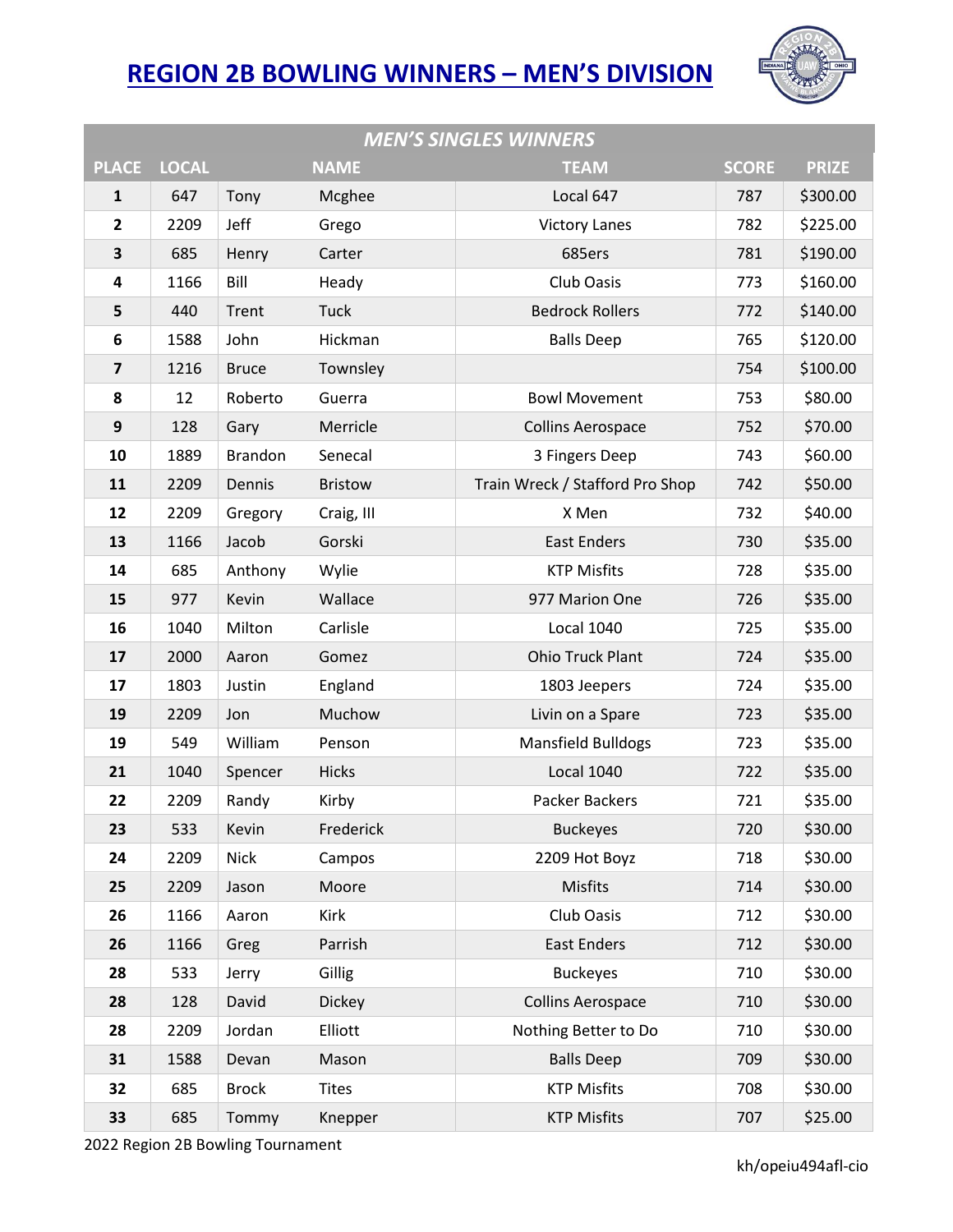

| <b>MEN'S SINGLES WINNERS</b> |              |          |                |                                 |              |              |  |
|------------------------------|--------------|----------|----------------|---------------------------------|--------------|--------------|--|
| <b>PLACE</b>                 | <b>LOCAL</b> |          | <b>NAME</b>    | <b>TEAM</b>                     | <b>SCORE</b> | <b>PRIZE</b> |  |
| 34                           | 1216         | Tim      | Schwanger      | Local 1216                      | 706          | \$25.00      |  |
| 35                           | 3055         | Andrew   | Moore          | The Knock Downs                 | 705          | \$25.00      |  |
| 35                           | 2209         | Anthony  | McDonald       | Misfits                         | 704          | \$25.00      |  |
| 37                           | 685          | Richard  | Johns          | 685ers                          | 703          | \$25.00      |  |
| 38                           | 2209         | Tyler    | Keele          | Train Wreck / Stafford Pro Shop | 702          | \$25.00      |  |
| 39                           | 2209         | Nathan   | Lee            | <b>New Guys</b>                 | 700          | \$25.00      |  |
| 39                           | 2209         | Thomas   | Williams       | Livin on a Spare                | 700          | \$25.00      |  |
| 41                           | 12           | Ken      | Alexander      | Jug's Bowling Center Team #1    | 699          | \$25.00      |  |
| 41                           | 12           | Vincent  | <b>Butler</b>  | You Ayee Double You             | 699          | \$25.00      |  |
| 43                           | 1005         | Charles  | Fantis         | Dave's Chevy Boys               | 698          | \$22.00      |  |
| 43                           | 1005         | Joe      | Hlavarty       | <b>FUBAR</b>                    | 698          | \$22.00      |  |
| 43                           | 3055         | Jevon    | Wilson         | Above Average Strikerz          | 698          | \$22.00      |  |
| 46                           | 1166         | Gregory  | Wright         | Club Oasis                      | 697          | \$22.00      |  |
| 47                           | 685          | Art      | Harper         | Odd Man Out                     | 696          | \$22.00      |  |
| 48                           | 2209         | Josh     | Miller         | 2209 Hot Boyz                   | 695          | \$22.00      |  |
| 49                           | 2075         | Derrick  | Shoup          | <b>Striken Fools</b>            | 689          | \$22.00      |  |
| 49                           | 685          | Joseph   | Capoun         | Show Time                       | 689          | \$22.00      |  |
| 51                           | 2209         | Jeffrey  | Weber          | Can't Hang Me                   | 686          | \$22.00      |  |
| 51                           | 685          | Mark     | Miller         | <b>Furglars Hardware</b>        | 686          | \$22.00      |  |
| 51                           | 1250         | Samuel   | Groves         | Mustangs                        | 686          | \$22.00      |  |
| 51                           | 1005         | John     | Hunter         | Dave's Chevy Boys               | 686          | \$22.00      |  |
| 55                           | 1216         | Carl     | Roth           | <b>Local 1216</b>               | 685          | \$20.00      |  |
| 55                           | 2209         | Josh     | Mote           | Livin on a Spare                | 685          | \$20.00      |  |
| 55                           | 549          | Fredrick | Dunlap         | <b>West Floors</b>              | 685          | \$20.00      |  |
| 58                           | 12           | Dominic  | West           | Us Five Jeep Men                | 684          | \$20.00      |  |
| 58                           | 2209         | James    | Quaranto       | Can't Hang Me                   | 684          | \$20.00      |  |
| 60                           | 1216         | Mike     | Didion         | Local 1216                      | 683          | \$20.00      |  |
| 60                           | 685          | Leroy    | <b>Burdine</b> | Show Time                       | 683          | \$20.00      |  |
| 62                           | 2209         | James    | Rouser         | Nothing Better to Do            | 681          | \$20.00      |  |
| 62                           | 2209         | Tanner   | Coe            | Nothing Better to Do            | 681          | \$20.00      |  |
| 64                           | 685          | Steven   | Cook           | <b>KTP Misfits</b>              | 680          | \$20.00      |  |
| 64                           | 1005         | Jerome   | Robertson      | Dave's Chevy Boys               | 680          | \$20.00      |  |
| 64                           | 1803         | Jerry    | Meyer, Sr.     | Local 1803 Express              | 680          | \$20.00      |  |

2022 Region 2B Bowling Tournament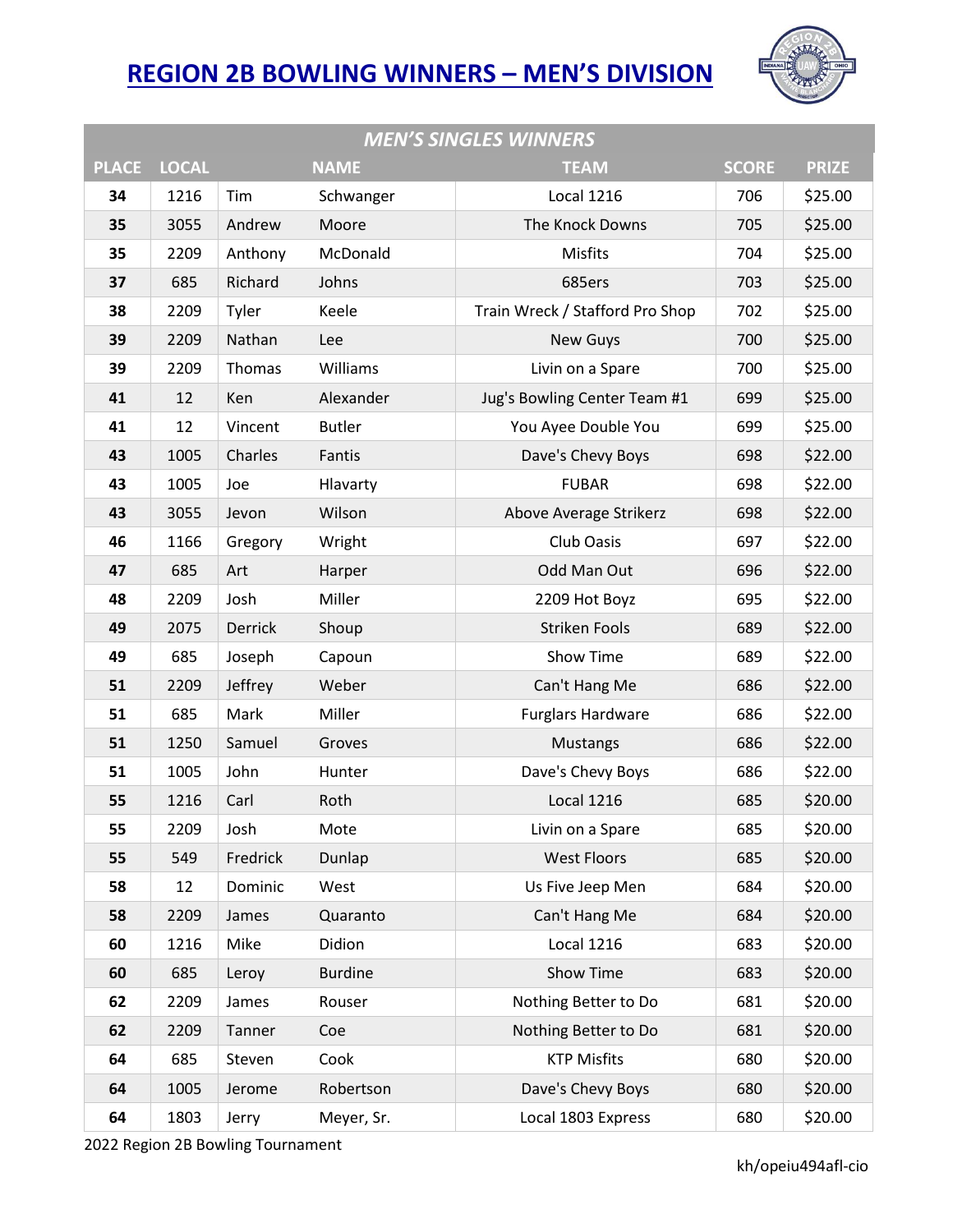

| <b>MEN'S SINGLES WINNERS</b> |                    |             |                  |                      |              |              |  |  |
|------------------------------|--------------------|-------------|------------------|----------------------|--------------|--------------|--|--|
|                              | <b>PLACE LOCAL</b> | <b>NAME</b> |                  | <b>TEAM</b>          | <b>SCORE</b> | <b>PRIZE</b> |  |  |
| 67                           | 2209               | Victor      | Vanhentenryck Jr | <b>Victory Lanes</b> | 679          | \$20.00      |  |  |
| 67                           | 1166               | Joe         | Cipou            | Club Oasis           | 679          | \$20.00      |  |  |